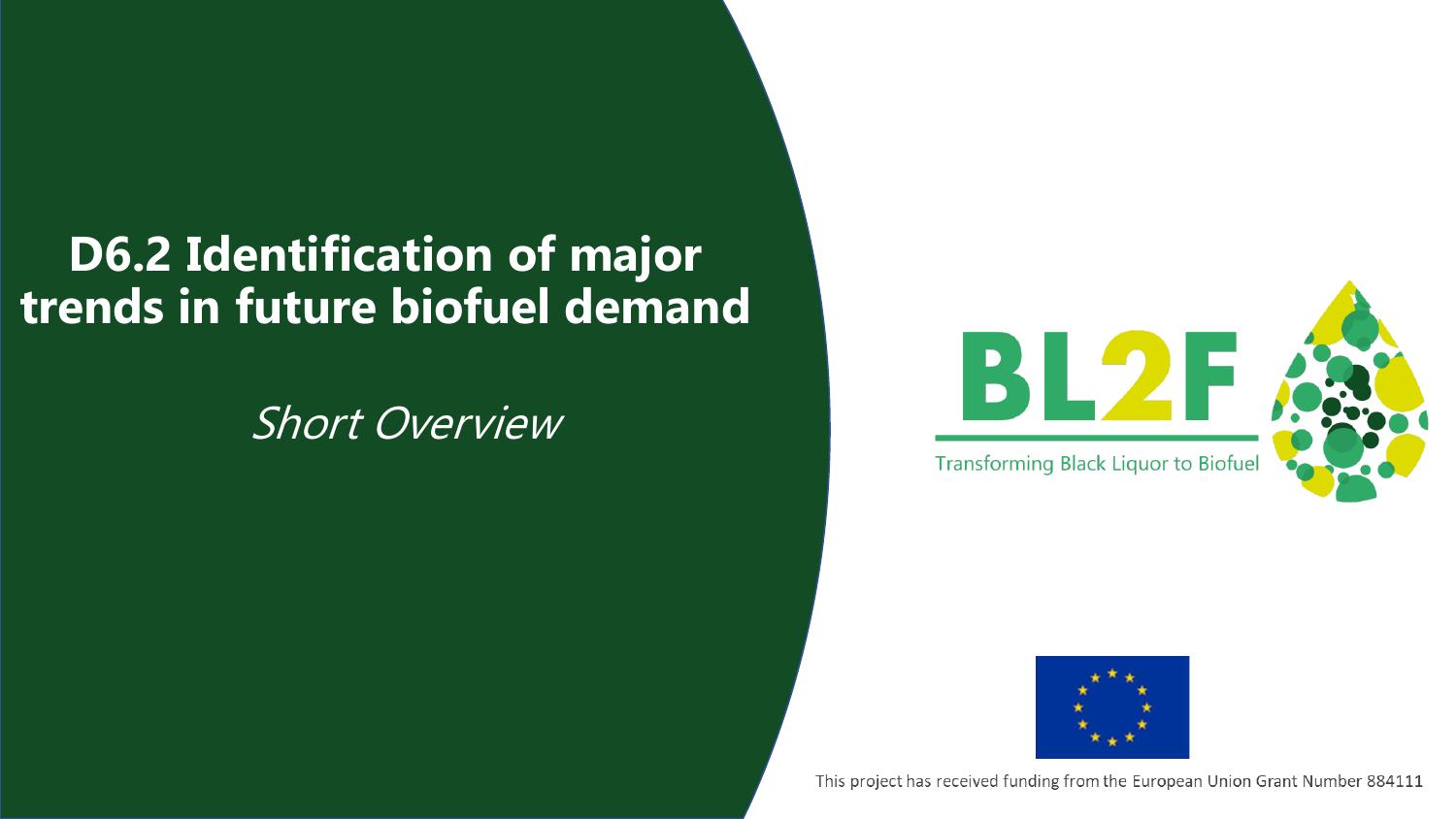## **Objective**

• Analysing the major trends that will influence the demand for biofuels in aviation and shipping in Europe (time horizon 2040).

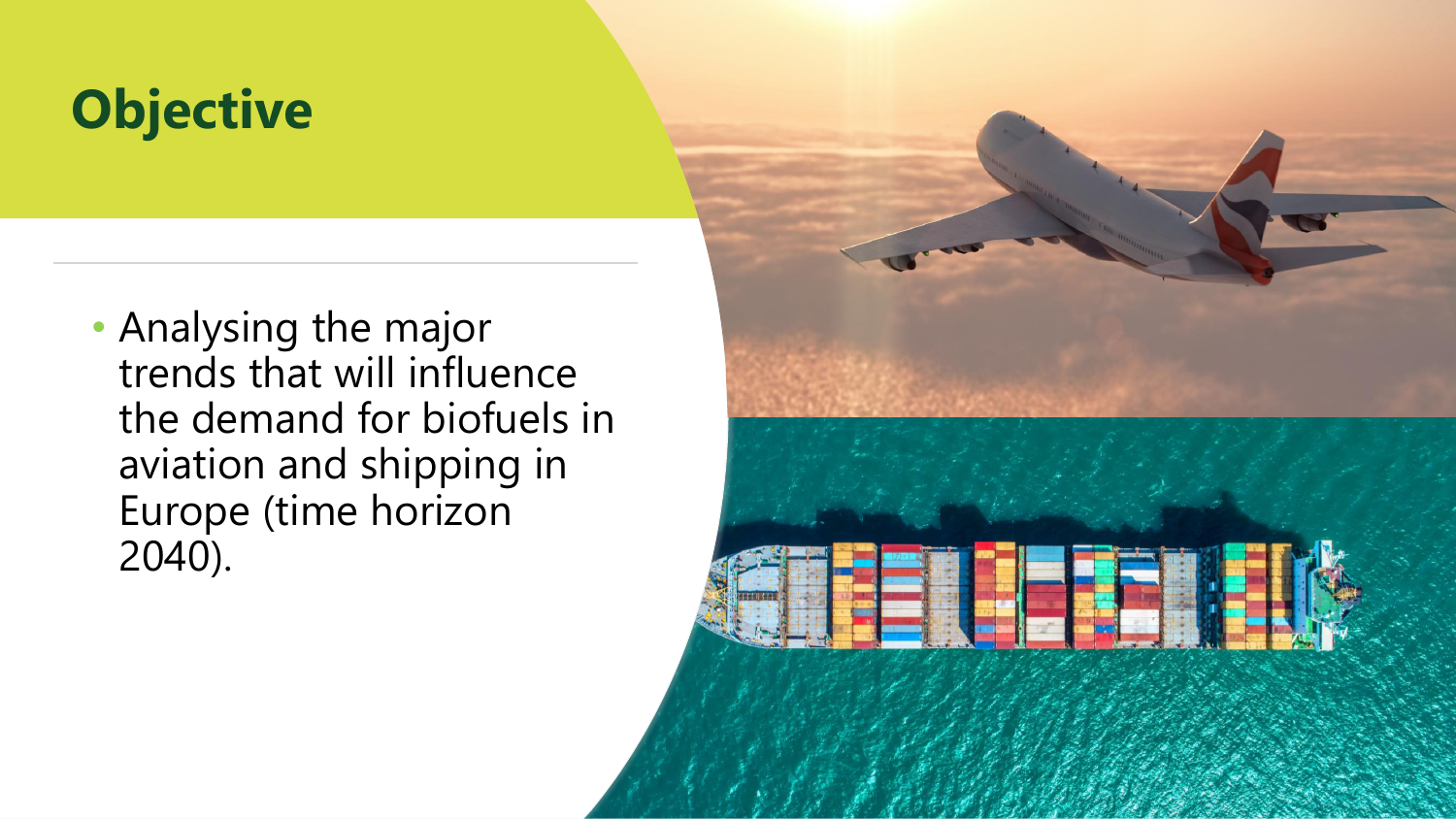

For this study, a PESTEL analysis was carried out with the inputs of several experts who were interviewed on several identified factors. The PESTEL analysis constitutes a framework of macro-environmental factors.

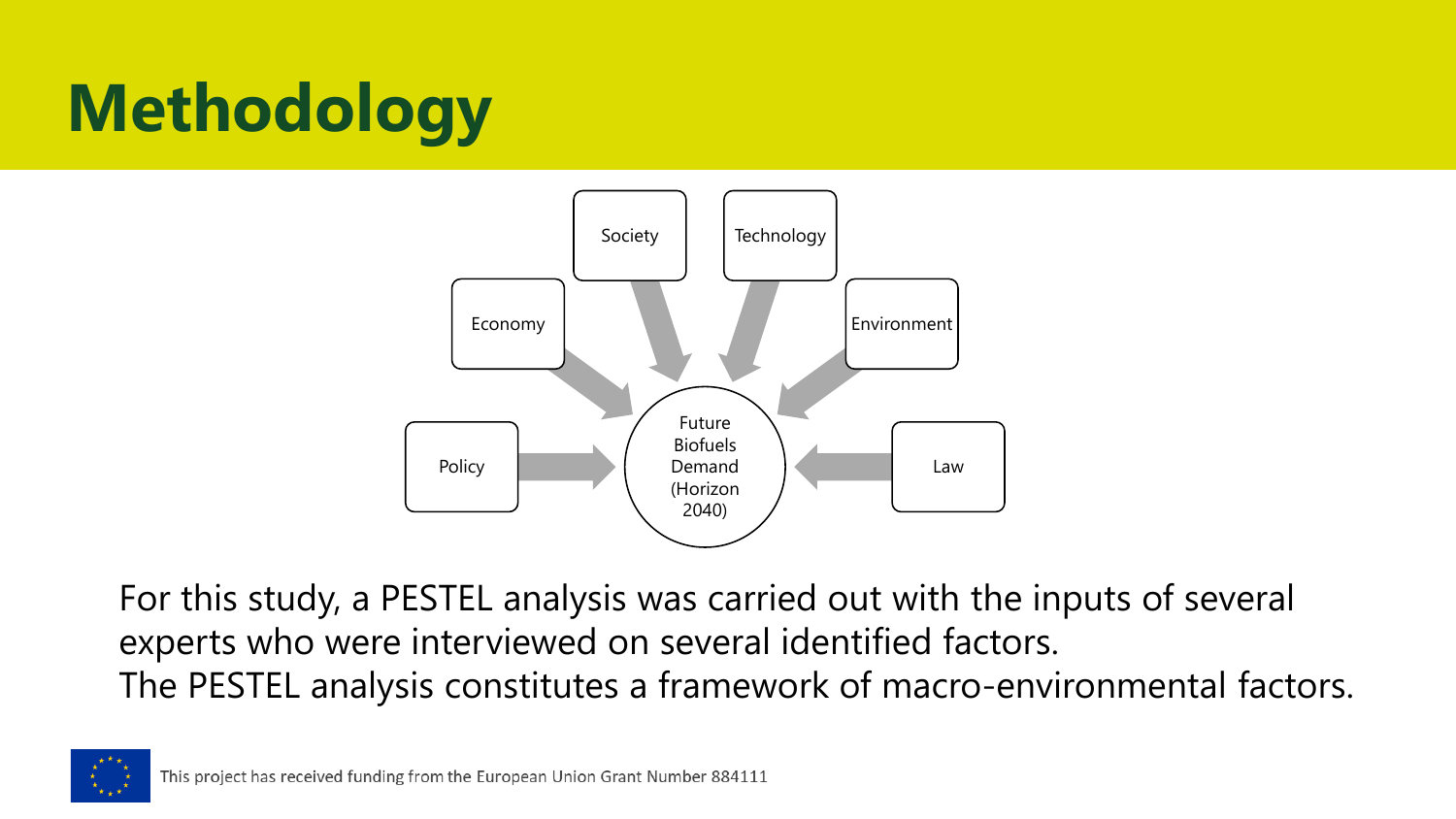A total of 13 experts were interviewed, with diverse expertise related to biofuels in aviation and/or shipping, or pulp industry (all along the value chain).



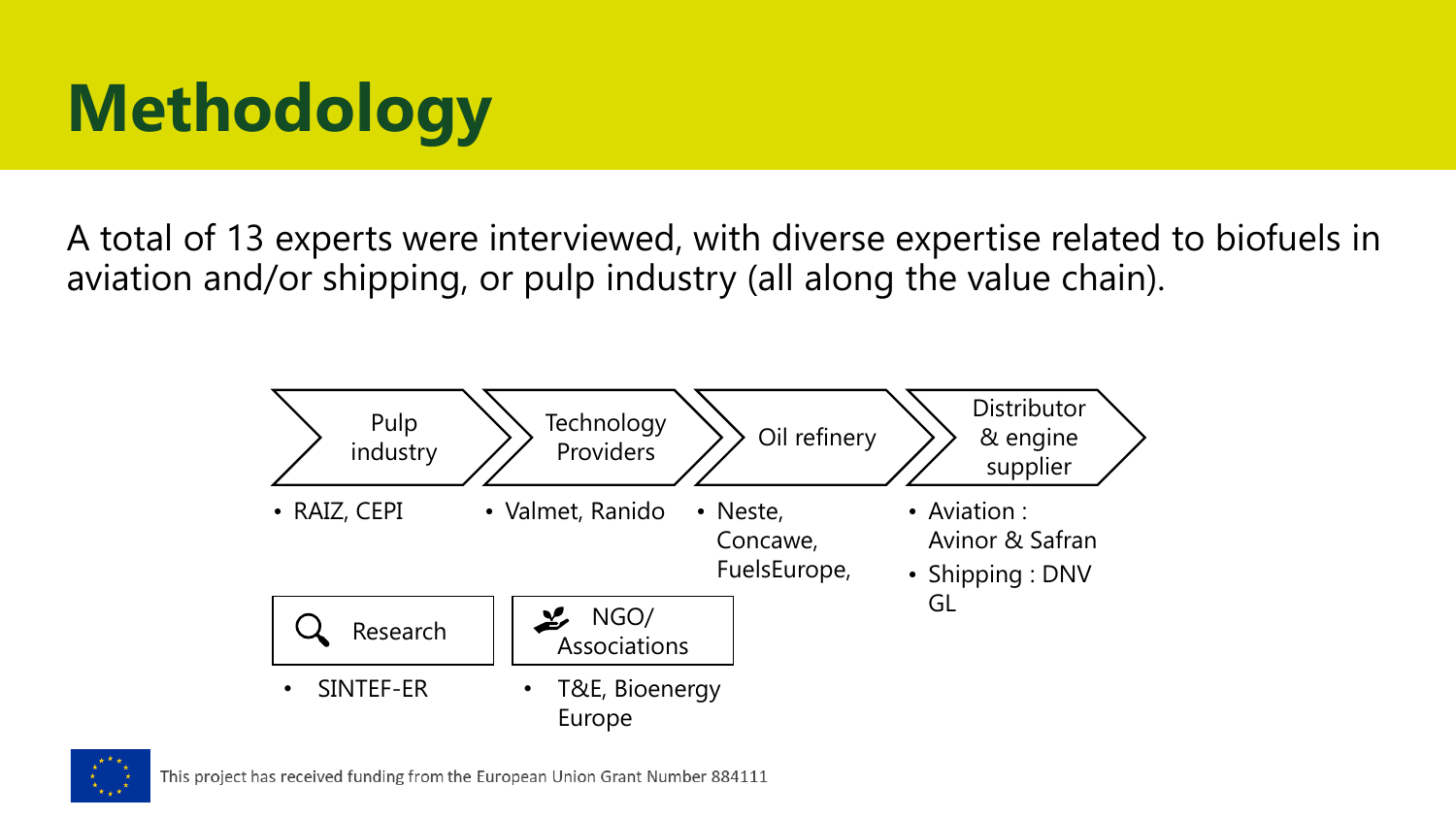As a first step, some major factors that may have an impact on the future biofuel demand were identified (presented hereafter).

- Influencing factors were analysed in terms of
	- **III** Intensity of consequences:
	- **E**<sup>•</sup> Probability
	- Time horizon

Goal : Generate an impact index to quantify the impact of each factor on the future biofuel demand and hierachise factors

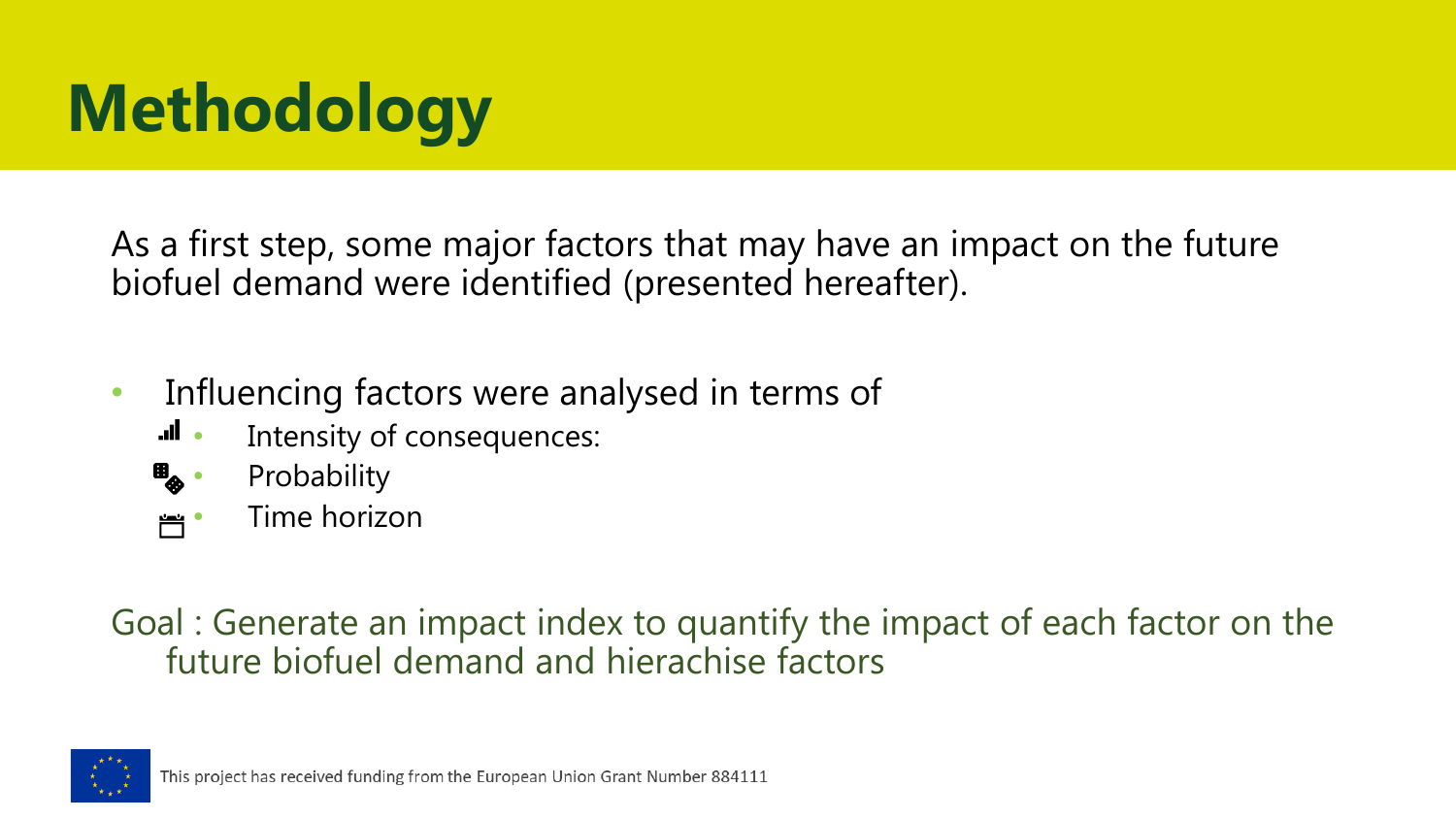#### **Example of graph (Next slide)**

For instance, 7 factors that may have an influence on the future biofuel demand were identified in the political dimension. These factors were rated by experts justified with qualitative insights.

In the next slide, factor P1 is the one with the most significant impact index, meaning the factor with the most significant impact on future biofuel demand

#### **What is implied by « factors with the most significant impact » ?**

 $\rightarrow$  High intensity (closest to 4), High probability of occurrence (closest to 4), Short term (closest to 4)

### $\rightarrow$  Overall impact index > 30

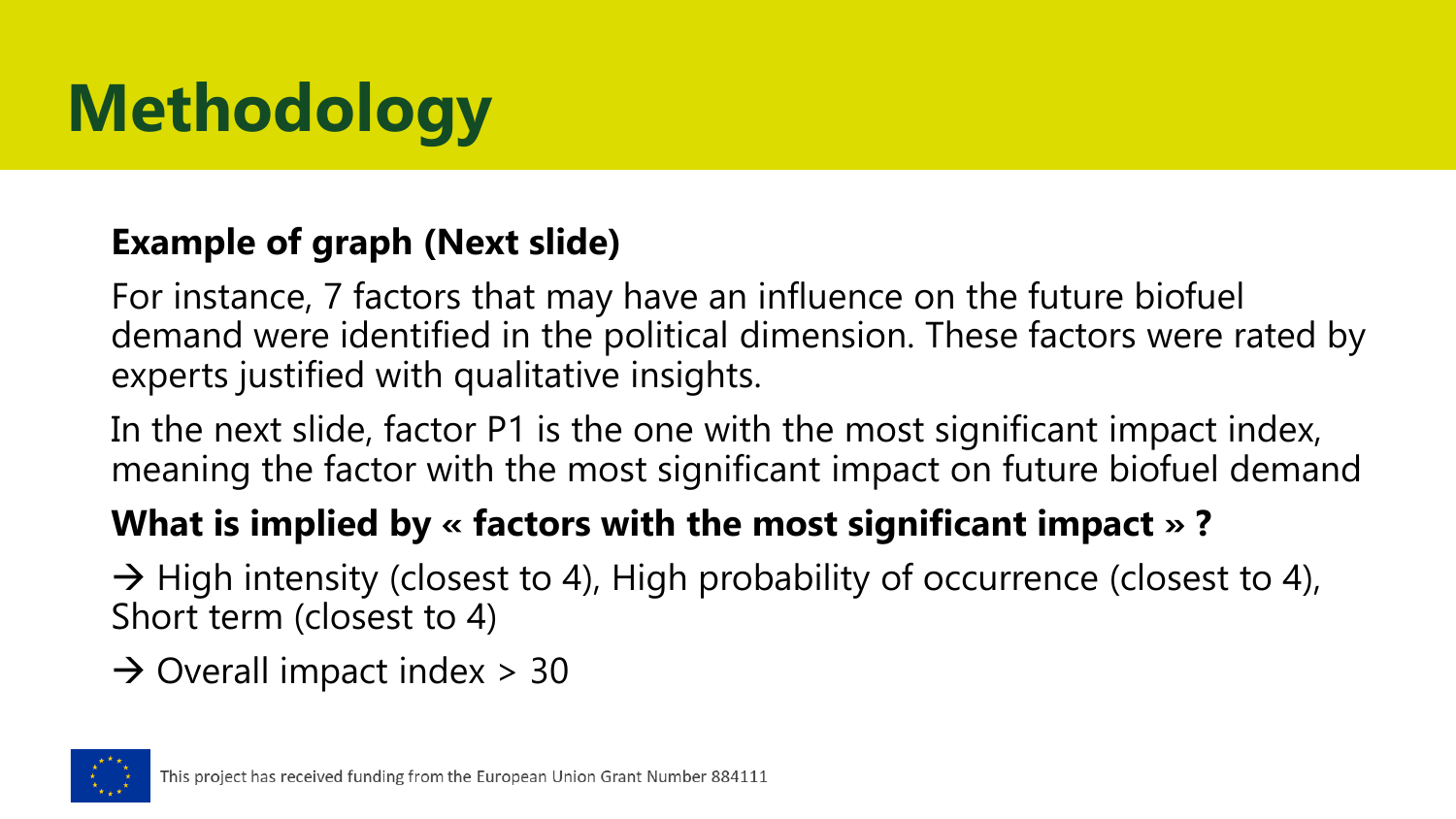

| Code           | <b>Factor</b>                                                               | <b>Intensity</b><br>4=strong) | $ Probability  Term 1=$<br>(1 = weak $/$ 1 = weak $/$ $\mid$ LT $/$ 4 =<br>$4 =$ Strong) | ST) | <b>Impact</b><br><b>Index</b> |
|----------------|-----------------------------------------------------------------------------|-------------------------------|------------------------------------------------------------------------------------------|-----|-------------------------------|
| <b>P1</b>      | Policies promoting biofuels in aviation and<br>shipping                     | 3,8                           | 3,3                                                                                      | 2,8 | 36,2                          |
| P <sub>2</sub> | Policies supporting biofuels in other sectors<br>than aviation and shipping | 3,6                           | 2,0                                                                                      | 2,8 | 20,2                          |
| P <sub>3</sub> | Policies diminishing EU ETS quota in aviation<br>and shipping               | 2,3                           | 2,8                                                                                      | 2,7 | 17,6                          |
| P <sub>4</sub> | Policies promoting low-carbon energies                                      | 2,6                           | 2,8                                                                                      | 2,3 | 16,8                          |
| <b>P5</b>      | Consolidation of the shipping industry in<br>terms of policies              | 3,0                           | 2,0                                                                                      | 2,2 | 13,2                          |
| <b>P6</b>      | Policies promoting domestic and local<br>energy production                  | 2,6                           | 1,5                                                                                      | 1,6 | 6,2                           |
| P7             | Political crisis                                                            | 2,4                           | 1,0                                                                                      | 2,0 | 4,8                           |

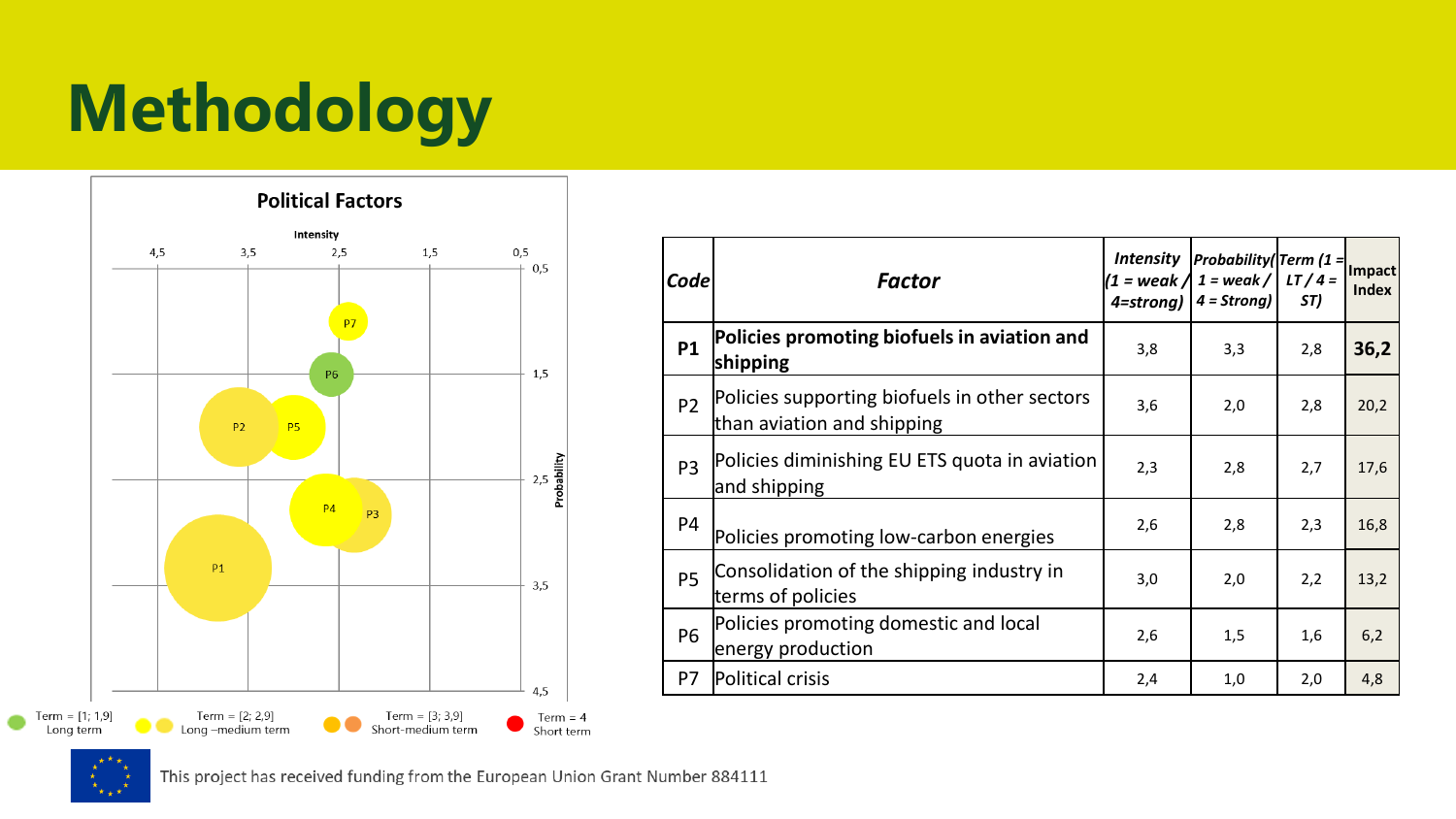## **Main results: Zoom on the factors with the most significant impact on future biofuel demand**

Around 30 factors that may have an impact on the future biofuel demand were identified . Experts interviews enabled the prioritisation of 4 major factors that will have a major influence on the future biofuel demand.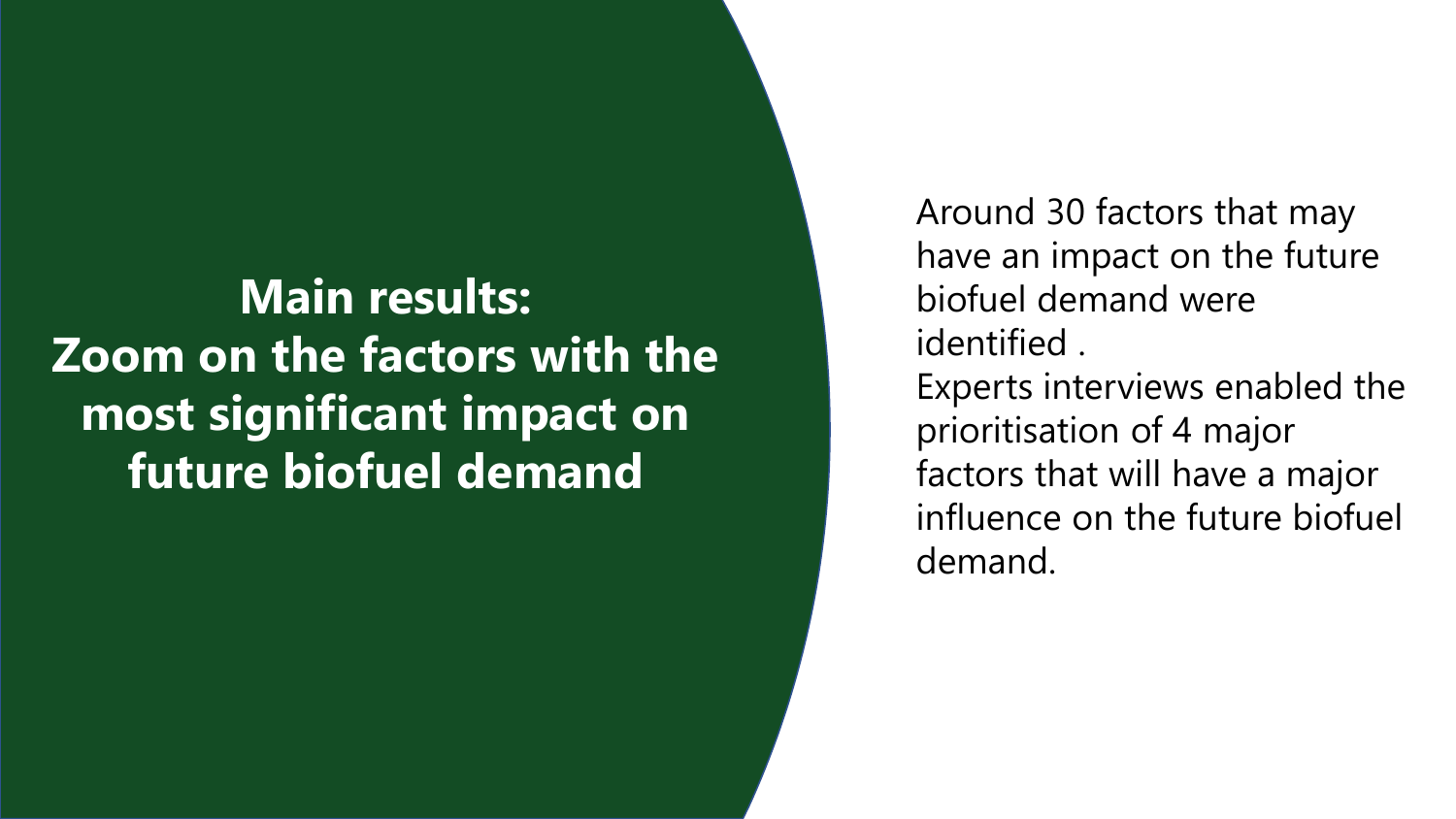## **Major factors influencing future biofuel demand**

| <b>Dimension</b> | Factors with the most significant impact on future<br>biofuel demand |    |
|------------------|----------------------------------------------------------------------|----|
| Political        | Policies promoting biofuels in aviation and shipping                 | 36 |
|                  | High cost competitivity of fossil fuels                              | 35 |
| Economic         | Cost competitivity of imported biofuels                              | 32 |
| Societal         | <b>Health crisis</b>                                                 | 37 |

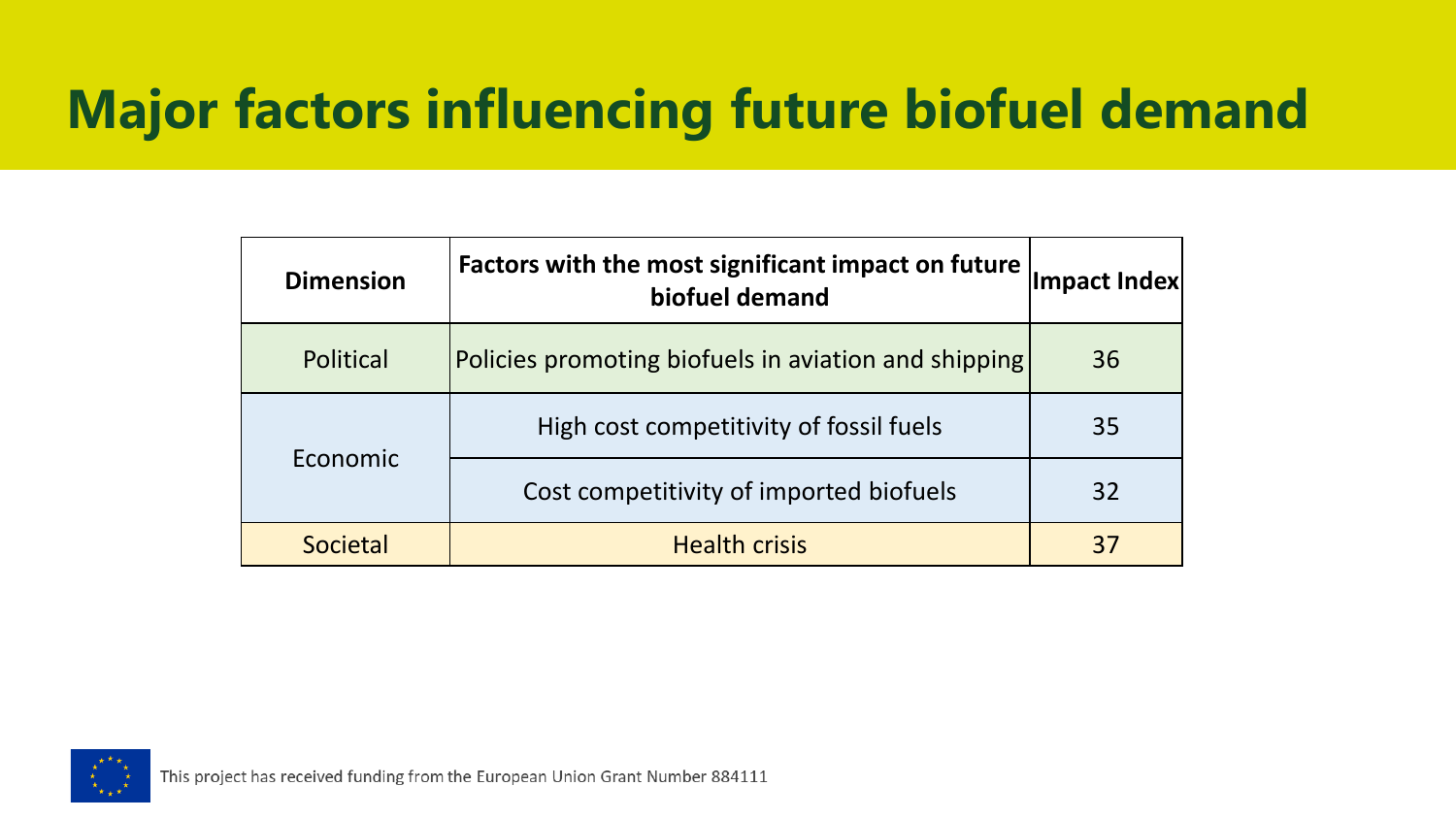## **Major political and legal factors influencing future biofuel demand**



#### Policy will be the most decisive factor in the evolution of the biofuel demand in the next 20 years.

Discussions with experts highlighted that the use and demand for biofuels in Europe will mostly be driven by political decisions, which will be among the highest impactful factors on the future biofuel demand.

The 6.1 deliverable (policy & stakeholder mapping) of BL2F underlined that an increasing number of policies promoting biofuels and advanced biofuels in aviation and shipping are expected at both European and national scales, along the lines of the RED II Directive. Throughout the last few years, several European countries have been implementing biofuel and advanced biofuel mandates in aviation or shipping, and this trend is expected to continue.

The push of policies towards biofuels and advanced biofuels will be key to driving the biofuel demand in the next 20 years. Biofuels are needed for the decarbonisation of the transportation sector and attract great interest to both the aviation and shipping industries. Interviews conducted with experts highlighted that biofuels are one out of multiple solutions to decarbonize aviation, and will most likely be a medium-term solution for aviation.



This project has received funding from the European Union Grant Number 884111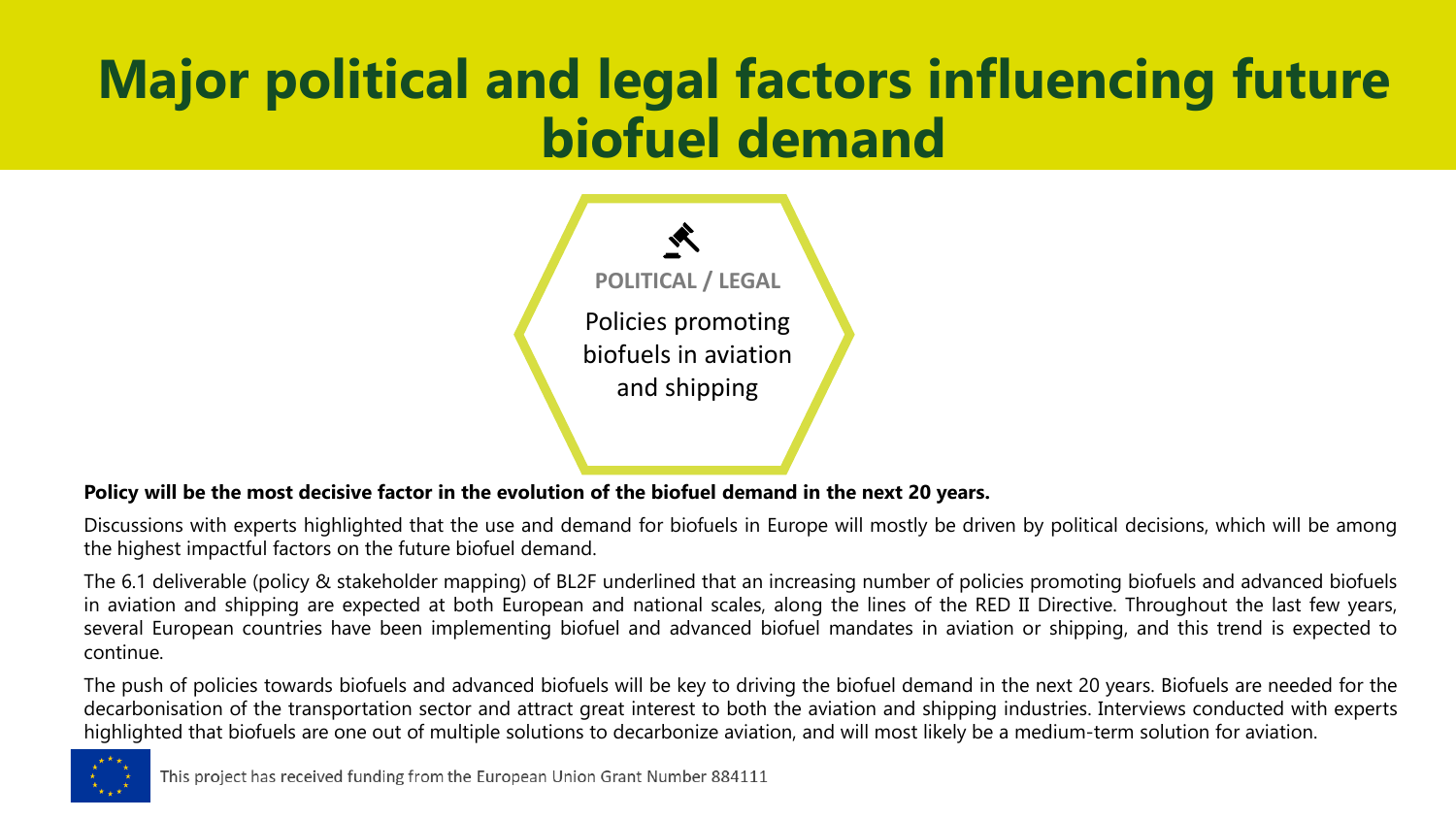## **Major economic factors influencing future biofuel demand**



#### **High cost and competitiveness of fossil fuels:**

Fossil fuels will remain competitive over biofuels in the next 20 years. Indeed, although the share of renewable and sustainable fuels will increase over time, the share of fossil fuels may remain dominant by 2040.

Without policy interventions, accounting for the environmental cost of fossil fuels, solutions to make biofuels more affordable or a decision to favour their use by end-users, fossil fuels will continue to be favoured by the targeted industries as a principal source of energy and demand for biofuel risks remaining at a low level.

#### **Cost competitiveness of imported biofuels**

The cost competitiveness of advanced biofuels partly depends on the degree of proximity of the feedstocks to the market. However, the cost competitiveness of first-generation biofuels imported from Asian countries, including palm oil, has been a driver for the biofuel demand in the last years. However, the phase-out of palm oil from transport fuel adopted by the EU in 2018 announces a drop in the demand for food-based fuel.



This project has received funding from the European Union Grant Number 884111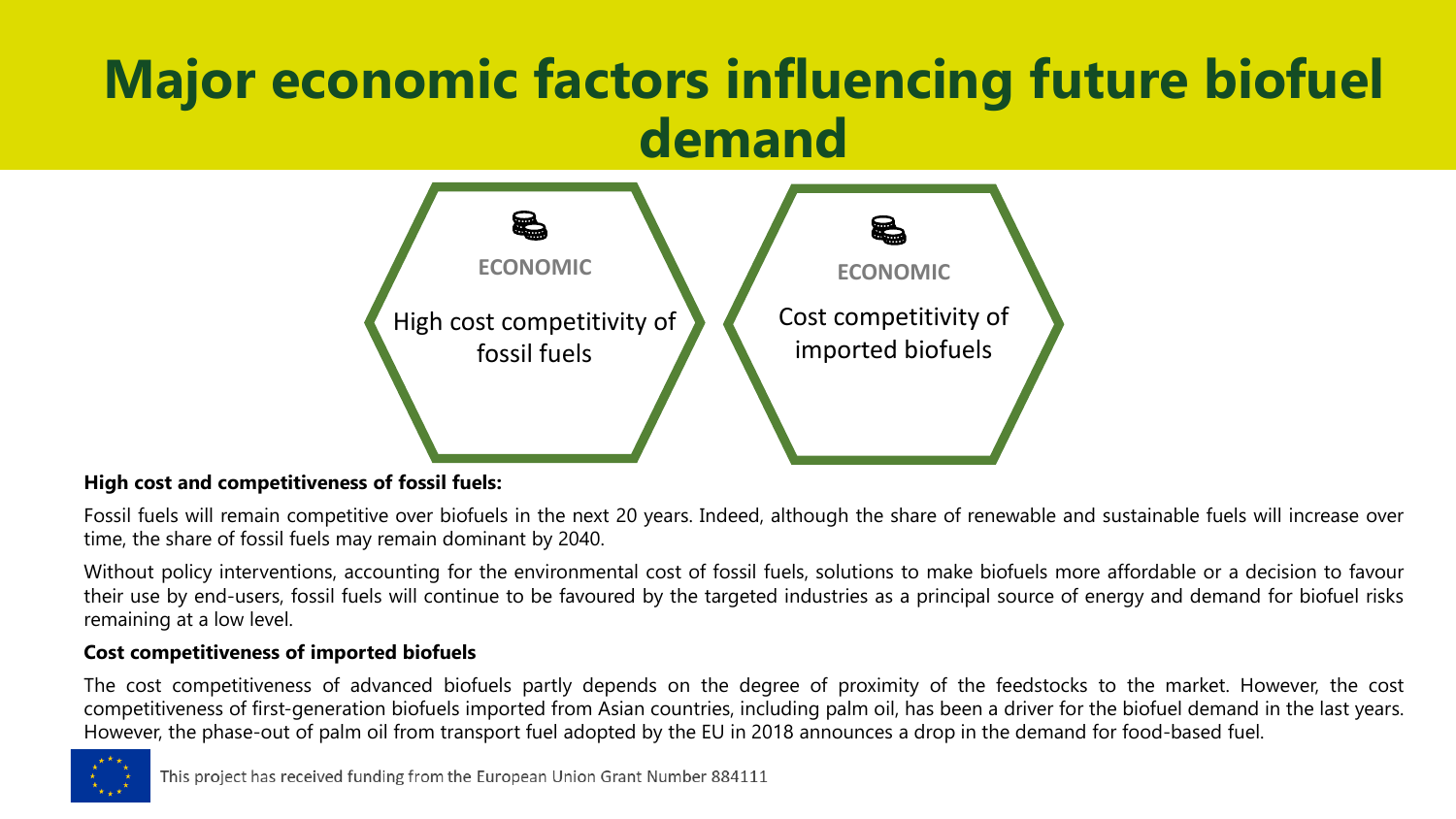## **Major societal factors influencing future biofuel demand**



The Covid-19 crisis, which led to a societal, economic and political crisis, was taken as a concrete example to illustrate this factor. The global pandemic drove acute political decisions at national levels to respond to an unpredictable threat, having a high impact on the economy, including the transportation sectors and society, impacting citizens' mobility.

With an impact index of 37, this factor is one of the most impactful, influencing strongly the future biofuel demand in the short term. This crisis drove lower demand for aviation and shipping, decreasing the demand for biofuel in these sectors (Cristina Mestre T&E, 2020). Covid-19 however has a limited impact on long term energy demand, as it rebounds quickly post-crisis (McKinsey, 2020).